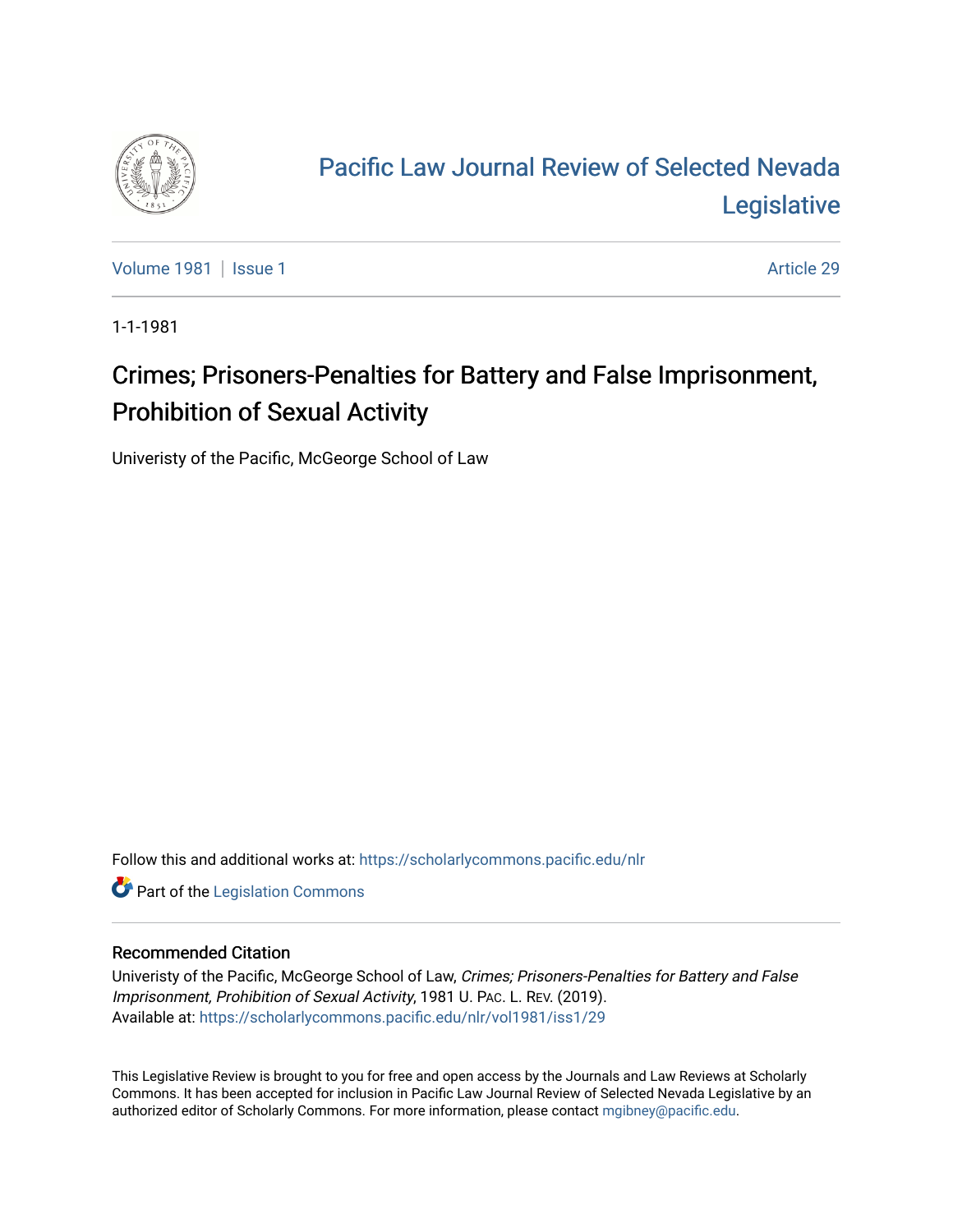ever, specifies that the new penalty is not applicable when the conviction is for assault with intent to kill or with intent to commit sexual assault, mayhem, robbery, or grand larceny. 11 These crimes continue to be punishable as gross misdemeanors,<sup>12</sup> thus reserving the harsher penalty for assault with a deadly weapon.<sup>13</sup>

II. */d.* §200.471 2. *See also id.* §200.400 (definitions and penalties for assault and battery with intent to commit a crime).

12. */d.* §200.400 2.

13. *Compare id.* §200.471 *with id.* §200.400.

#### Crimes; prisoners—penalties for battery and false imprisonment, prohibition of sexual activity

N.R.S. §212.— (new); §§200.460, 200.481 (amended). AB 87 (Committee on Judiciary); STATS 1981, Ch 334

Under existing law, persons convicted of false imprisonment<sup>1</sup> are liable for all damages sustained by the person imprisoned and are guilty of a gross misdemeanor2 punishable by not more than one year in a county jail, or a \$1,000 fine, or both.<sup>3</sup> Chapter 334 requires imprisonment in the state prison for one to six years if the false imprisonment is committed with the use of a deadly weapon<sup>4</sup> or by a prisoner in a penal institution without the use of a deadly weapon.<sup>5</sup> A prisoner in lawful confinement or custody who is convicted of false imprisonment committed with the use of a deadly weapon will be punished by imprisonment in state prison for not less than two but no more than twenty years.<sup>6</sup>

Under existing law, the punishment for a conviction of battery<sup>7</sup> ranges from a misdemeanor,<sup>8</sup> if the battery is not committed with a deadly weapon and no substantial injury results to the adult victim,<sup>9</sup> to a felony if a deadly weapon is used. 10 Imprisonment in state prison for one to six years is required under Chapter 334 if the battery is committed by a prisoner in lawful custody without the use of a deadly weapon

 $\mathbf{I}$ 

I. *See* N.R.S. §200.460 I (definition of false imprisonment).

<sup>2.</sup> *See id.* §193.120 (definition of a gross misdemeanor).

<sup>3.</sup> *See id.* §§193.140, 200.460 2. 4. *See id.* §200.460 3(b).

*<sup>5.</sup> See id.* §200.460 3(a).

<sup>6.</sup> *See id.* §200.460 4.

<sup>7.</sup> *See id.* §200.481 l(a) (definition of battery).

<sup>8.</sup> *See id.* §193.150.

<sup>9.</sup> *See id.* §200.481 2(a).

<sup>10.</sup> */d.* §200.481 2(d). *See id.* §193.120 (definition of a felony).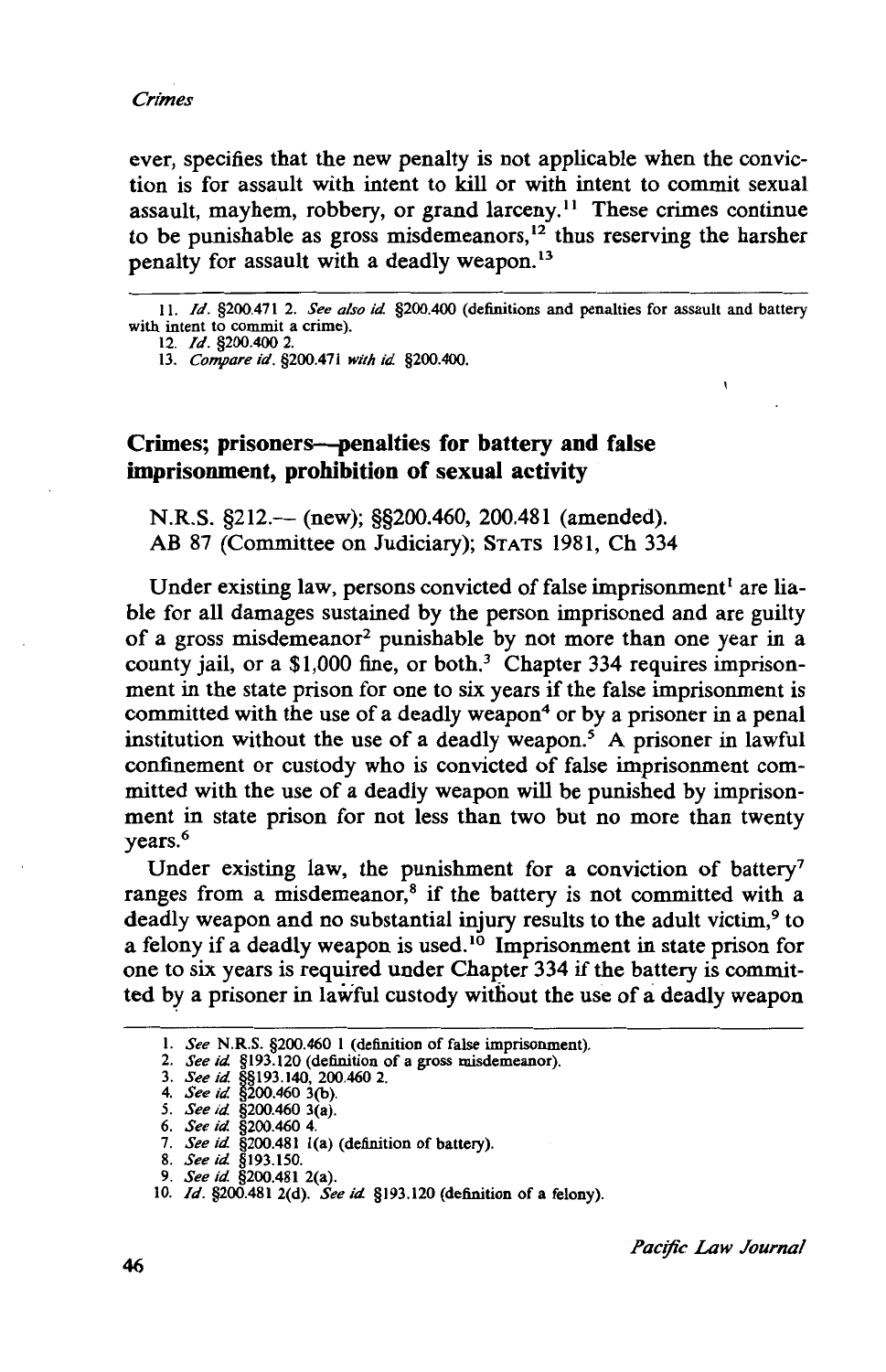and whether or not substantial bodily harm results to the victim.<sup>11</sup> A prisoner who commits a battery with the use of a deadly weapon will be imprisoned for not less than two and no more than twenty years.<sup>12</sup>

Finally, Chapter 334 makes it unlawful for a prisoner to engage voluntarily in sexual conduct<sup>13</sup> with a person having lawful custody of the prisoner or with an employee of the institution where the prisoner is confined.<sup>14</sup> It is also unlawful for a person having custody of a prisoner or an employee of the institution where the prisoner is confined to engage voluntarily in sexual conduct with the prisoner. <sup>15</sup>

*Selected 1981 Nevada Legislation* 

<sup>11.</sup> *See id.* §200.481 2(e).

<sup>12.</sup> *See id* §200.481 2(f).

<sup>13.</sup> *See id* §212.- 2 (sexual conduct includes acts of masturbation, homosexuality, sexual intercourse, or physical contact with another's unclothed genitals or pubic area).<br>14. *See id.* §212.— 1(a).

<sup>15.</sup> *See id* §212.- I (b). *See generally* People v. Santibanez, 91 Cal. App. 3d 287, !54 Cal. Rptr. 74 (1979) (upholding against attack on equal protection and privacy grounds California<br>provision prohibiting prisoners from engaging in acts of oral copulation while making no similar prohibition for non-prisoners). *See also* Tarlton v. Clark, 441 F.2d 384 (5th Cir.) *cert. denied* 403 U.S. 934 (1971) (the plaintiff(prisoner) not denied his eighth amendment rights when not allowed sexual relations with his wife during her visit); Lyons v. Gilligan, 382 F. Supp. 198 (N.D. Ohio 1974) (plaintiff's constitutional right of privacy not infringed by the absence of facilities for conjugal visits or by prison rules prohibiting acts of sexual intimacy between prisoners and their wives during visits).